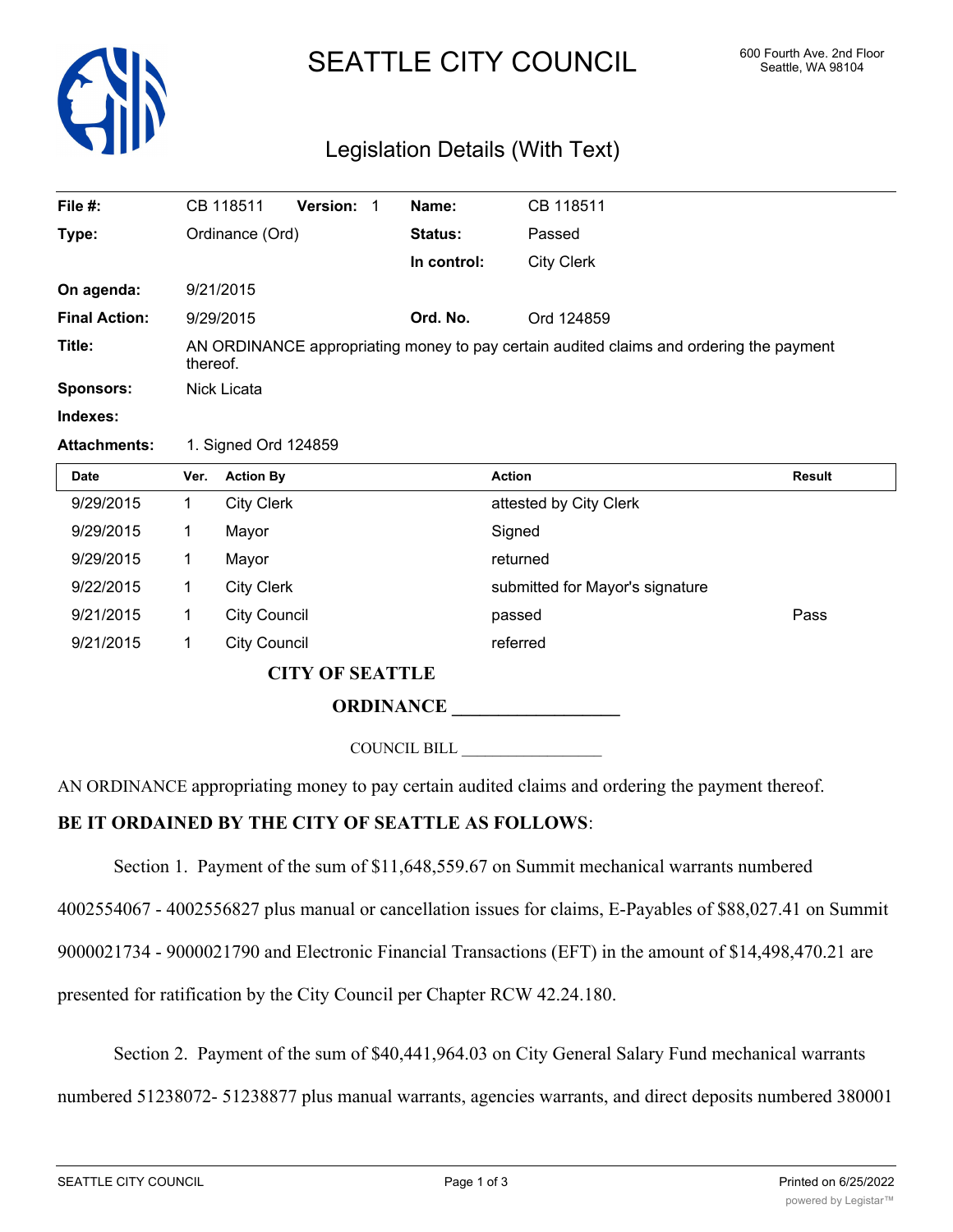- 392010 representing Gross Payrolls for payroll ending date Sept 8, 2015 as detailed in the Payroll Summary Report for claims against the City which were audited by the Auditing Committee and reported by said committee to the City Council Sept. 17, 2015 consistent with appropriations heretofore made for such purpose from the appropriate Funds, is hereby approved.

Section 3. That any act consistent with the authority and prior to the effective date of this ordinance is hereby ratified and confirmed.

Section 4. This ordinance shall take effect and be in force 30 days after its approval by the Mayor, but if not approved and returned by the Mayor within ten days after presentation, it shall take effect as provided by Seattle Municipal Code Section 1.04.020.

Passed by the City Council the  $21^{st}$  day of Sept.  $\qquad \qquad$ , 2015, and

Signed by me in open session in authentication of its passage this

 $21^{st}$  day of Sept.  $\qquad \qquad$  , 2015.

President of the City Council

Approved by me this day of 3015.

Edward B. Murray, Mayor